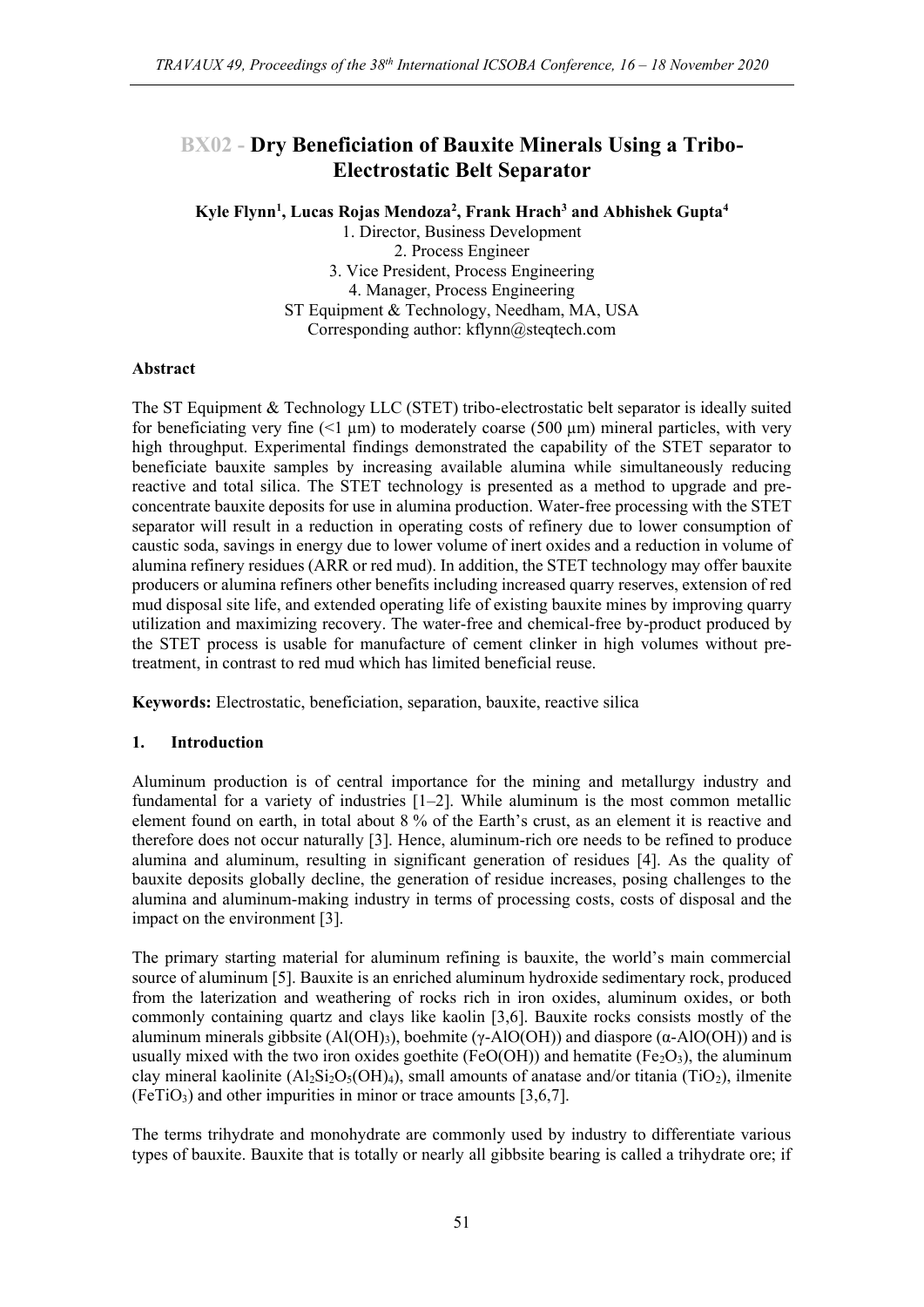boehmite or diaspore are the dominant minerals it is referred to as monohydrate ore [3]. Mixtures of gibbsite and boehmite are common in all types of bauxites, boehmite and diaspore less common, and gibbsite and diaspore rare. Each type of bauxite ore presents its own challenges in terms of mineral processing and beneficiation for the generation of alumina [7,8]. Normally, the beneficiation or treatment of bauxite is limited to crushing, sieving, washing, and drying of the crude ore [3]. Flotation has been employed for the upgrading of certain low-grade bauxite ores, however, it has not proven highly selective at rejecting kaolinite, a major source of reactive silica especially in trihydrate bauxites [9].

High-grade bauxite contains up to 61 %  $A_2O_3$ , and many operating bauxite deposits - typically referred as non-metallurgical grade- are well below this, occasionally as low as  $30-50\%$  Al<sub>2</sub>O<sub>3</sub>. Because the desired product is a high purity  $Al_2O_3$ , the remaining oxides in the bauxite (Fe<sub>2</sub>O<sub>3</sub>,  $SiO<sub>2</sub>$  and  $TiO<sub>2</sub>$ ) and organic material are separated from the Al<sub>2</sub>O<sub>3</sub> and rejected as alumina refinery residues (ARR) or red mud via the Bayer process. In general, the lower quality the bauxite (i.e., lower  $\rm{Al}_2O_3$  content) the more red mud that is generated per tonne of alumina product. In addition, even some  $A_1Q_3$  bearing minerals, notably kaolinite, produce undesirable side reactions during the refining process and lead to an increase in red mud generation, as well as a loss of expensive caustic soda chemical, a large variable cost in the bauxite refining process [3,6,8].

Red mud or ARR represents a large and on-going challenge for the aluminum industry [4,10–11]. Red mud contains significant residual caustic chemical leftover from the refining process, and is highly alkaline, often with a pH of 10–13 [12]. It is generated in large volumes worldwide – according to the USGS, estimated global alumina production was 121 Mt in 2016 [13]. This resulted in an estimated 150 Mt of red mud generated during the same period [4]. Despite ongoing research, red mud currently has few commercially viable paths to beneficial re-use. It is estimated that very little of red mud is beneficially re-used worldwide [4,11,14]. Instead, the red mud is pumped from the alumina refinery into storage impoundments or landfills, where it is stored and monitored at large cost [3]. Therefore, both an economic and environmental argument can be made for improving the quality of bauxite prior to refining, in particular if such improvement can be done through low-energy physical separation techniques.

While proven reserves of bauxite are expected to last for many years, the quality of the reserves that can be economically accessed is declining [1,3]. For refiners, who are in the business of processing bauxite to make alumina, and eventually aluminum metal, this is a challenge with both financial and environmental implications.

Dry methods such as electrostatic separation may be of interest of the bauxite industry for the preconcentration of bauxite prior to the Bayer process. Electrostatic separation methods that utilize contact, or tribo-electric, charging is particularity interesting because of their potential to separate a wide variety of mixtures containing electrically conductive, electrically insulating, and semiconductive particles. Tribo-electric charging occurs when discrete, dissimilar particles collide with one another, or with a third surface, resulting in a surface charge difference between the two particle types. The sign and magnitude of the charge difference depends partly on the difference in electron affinity (or work function) between the particle types. Separation can then be achieved using an externally applied electric field.

The technique has been utilized industrially in vertical free-fall type separators. In free-fall separators, the particles first acquire charge, then fall by gravity through a device with opposing electrodes that apply a strong electric field to deflect the trajectory of the particles according to sign and magnitude of their surface charge [15]. Free-fall separators can be effective for coarse particles but are not effective at handling particles finer than about 0.075 to 0.1 mm [16–17]. One of the most promising new developments in dry mineral separations is the tribo-electrostatic belt separator. This technology has extended the particle size range to finer particles than conventional